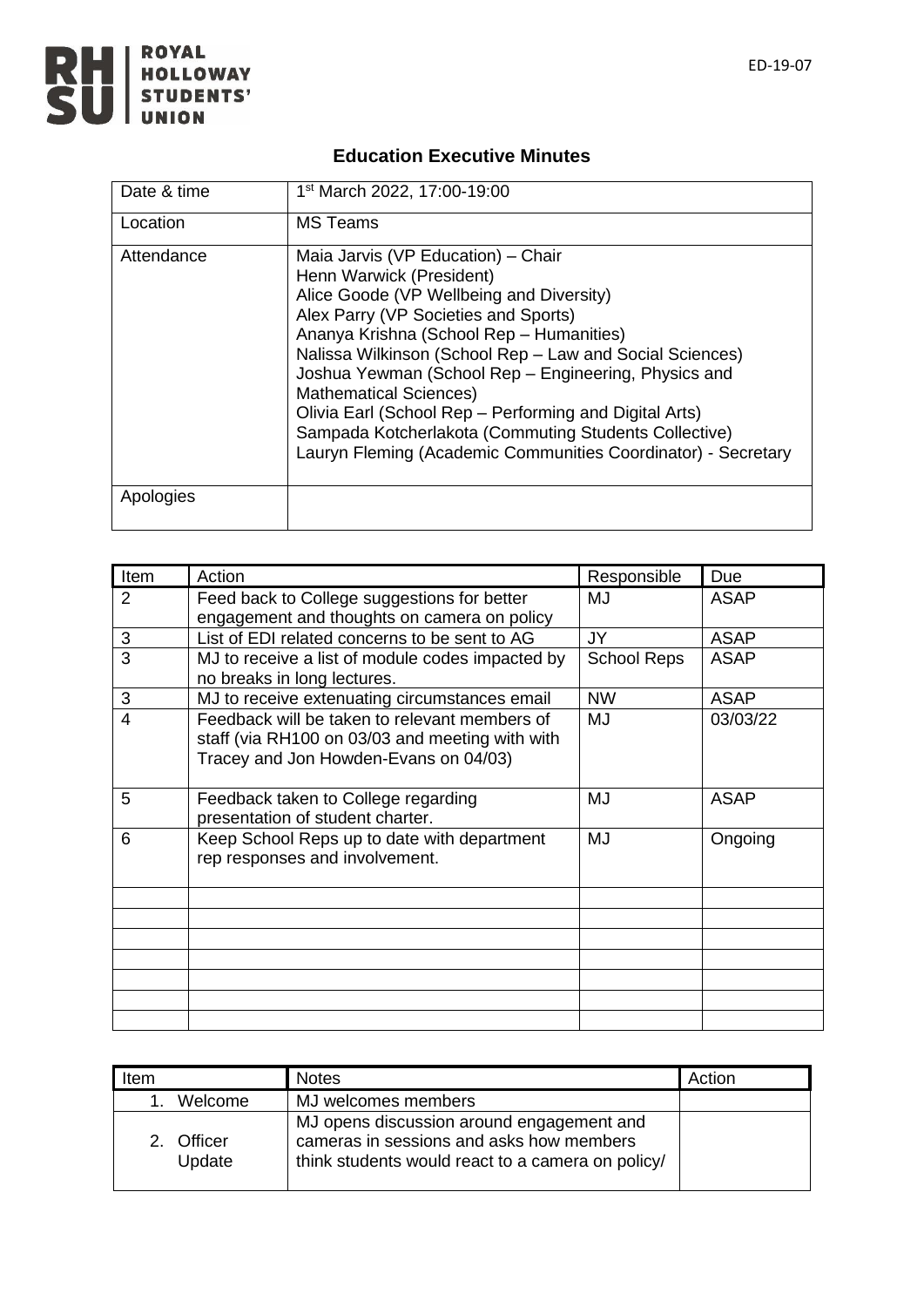| how do they think students would engage more in<br>general?                                                                                                                                                                                                                                                                                                                                                                             |  |
|-----------------------------------------------------------------------------------------------------------------------------------------------------------------------------------------------------------------------------------------------------------------------------------------------------------------------------------------------------------------------------------------------------------------------------------------|--|
| AK notes that the question of engagement has<br>been a topic in humanities SSC and agrees that it<br>ties into the attendance issue which has been<br>prominent around college. AK sees the benefits<br>of students turning cameras on but for a lot of<br>people it's inconvenient and suggests that if<br>students are forced to use cameras they're<br>unlikely to not attend.                                                       |  |
| MJ agrees that students don't always want to                                                                                                                                                                                                                                                                                                                                                                                            |  |
| NW- Agrees that a camera on policy isn't very<br>inclusive as it could cause issues for students<br>who don't have easy access to a camera.                                                                                                                                                                                                                                                                                             |  |
| MJ- agrees that there are issues and backlash<br>with a camera on policy.                                                                                                                                                                                                                                                                                                                                                               |  |
| HW asks MJ how the College would intend on<br>enforcing this policy.                                                                                                                                                                                                                                                                                                                                                                    |  |
| MJ notes that the policy isn't being properly<br>discussed as the question has risen after a<br>student emailed College saying that they'd<br>benefit from a camera on policy. College could<br>make it mandatory as they are aware of the<br>engagement problem but are currently<br>considering the options. MJ notes the backlash<br>might outweigh the benefit if enforced and asks<br>how something like this could be sanctioned? |  |
| JY suggests that this policy would be<br>contradicting the college's premise of wanting to<br>have students back in seminar rooms and lecture<br>halls within overall college directional policy view<br>with the move back to in person learning.                                                                                                                                                                                      |  |
| MJ notes that the College are aware that online<br>learning isn't going to disappear. There will be<br>some form of online learning going forward and<br>they want to increase engagement. MJ asks what<br>ideas can combat that.                                                                                                                                                                                                       |  |
| JY asks how having a camera on relates to<br>engagement? There is a disparity between the<br>lecturer being able to see a student and engaging<br>- what's the difference between having camera<br>on and listening or camera off and listening?                                                                                                                                                                                        |  |
| MJ suggests that it's a false understanding,<br>perhaps more of a perception that if a lecturer                                                                                                                                                                                                                                                                                                                                         |  |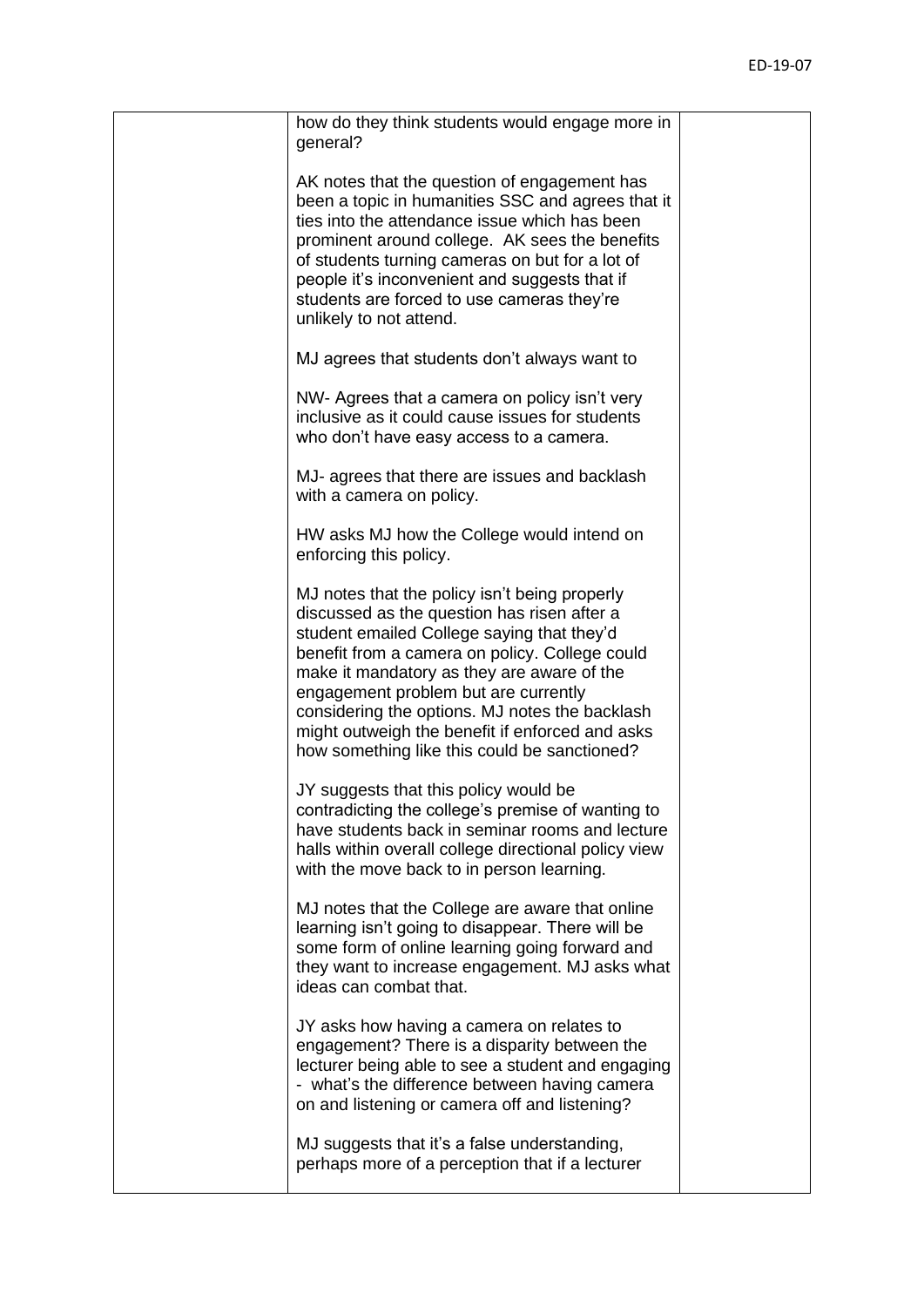|                            | can see faces then it feels more like there are<br>people in the room.                                                                                                                                                                                                                                                                                                                                                                                                                                                                                   |                                                                                                                                            |
|----------------------------|----------------------------------------------------------------------------------------------------------------------------------------------------------------------------------------------------------------------------------------------------------------------------------------------------------------------------------------------------------------------------------------------------------------------------------------------------------------------------------------------------------------------------------------------------------|--------------------------------------------------------------------------------------------------------------------------------------------|
|                            | MJ notes that the idea of having cameras on<br>might create an environment where students feel<br>more comfortable to speak in an inclusive space.<br>MJ reiterates that it's not something that College<br>are seriously considering and more of a way for<br>the College to gain feedback around<br>engagement.                                                                                                                                                                                                                                        | <b>ACTION-MJ</b><br>to take forward<br>suggestion<br>about more                                                                            |
|                            | NW notes that there might be potential for<br>students to be more distracted with cameras on.<br>AK suggests that the content itself could be more<br>engaging if seminars are taking place online<br>rather than enforcing a camera on policy.<br>Introducing more interactive content via Kahoot<br>or similar could be beneficial rather than learning<br>from a PowerPoint full of information.                                                                                                                                                      | engaging<br>content                                                                                                                        |
|                            | OE suggests that students might be attending<br>online because they're unwell so if they are<br>already taking a step by attending an online<br>class, having cameras on would be too much to<br>ask.                                                                                                                                                                                                                                                                                                                                                    |                                                                                                                                            |
|                            | MJ- has already spoken to Elaine from college<br>and explained that the introduction of the policy<br>wouldn't be worth it for the small amount of<br>engagement that this might increase.                                                                                                                                                                                                                                                                                                                                                               |                                                                                                                                            |
| 3.<br>School Rep<br>Update | JY has had a conversation with newly elected<br><b>Electronic Engineering PGT Department Rep</b><br>where a few issues were raised including CeDAS<br>underrepresentation at the start of welcome<br>week. There is a conflict between ISG and<br>Computer Science where lecturers aren't<br>communicating and there is lots of overlap of<br>content being taught. Students have 3 hour<br>lecturers without breaks and if students miss that<br>lecture, it takes them a day to catch up. Lots of<br>students are concerned that lectures are too long | <b>ACTION: List</b><br>of EDI issues<br>which will be<br>sent to Alice<br>which has<br>been collating<br>over last<br>couple of<br>months. |
|                            | at 3 hours and sometimes overrunning by 30<br>minutes.                                                                                                                                                                                                                                                                                                                                                                                                                                                                                                   | <b>ACTION: JY</b><br>has a list of<br>module codes                                                                                         |
|                            | MJ agrees that long lectures without breaks is<br>concerning. JY has already raised this with the<br>department but got an unsatisfactory response.                                                                                                                                                                                                                                                                                                                                                                                                      | which will be<br>sent to Maia<br>along with any<br>more                                                                                    |
|                            | OE has been tackling issues since September<br>around registering attendance although Music<br>are starting to make progress through discussing<br>the introduction of a QR code sticker which would<br>allow students to scan on their way into a lecture.                                                                                                                                                                                                                                                                                              | information<br>around lack of<br>breaks.                                                                                                   |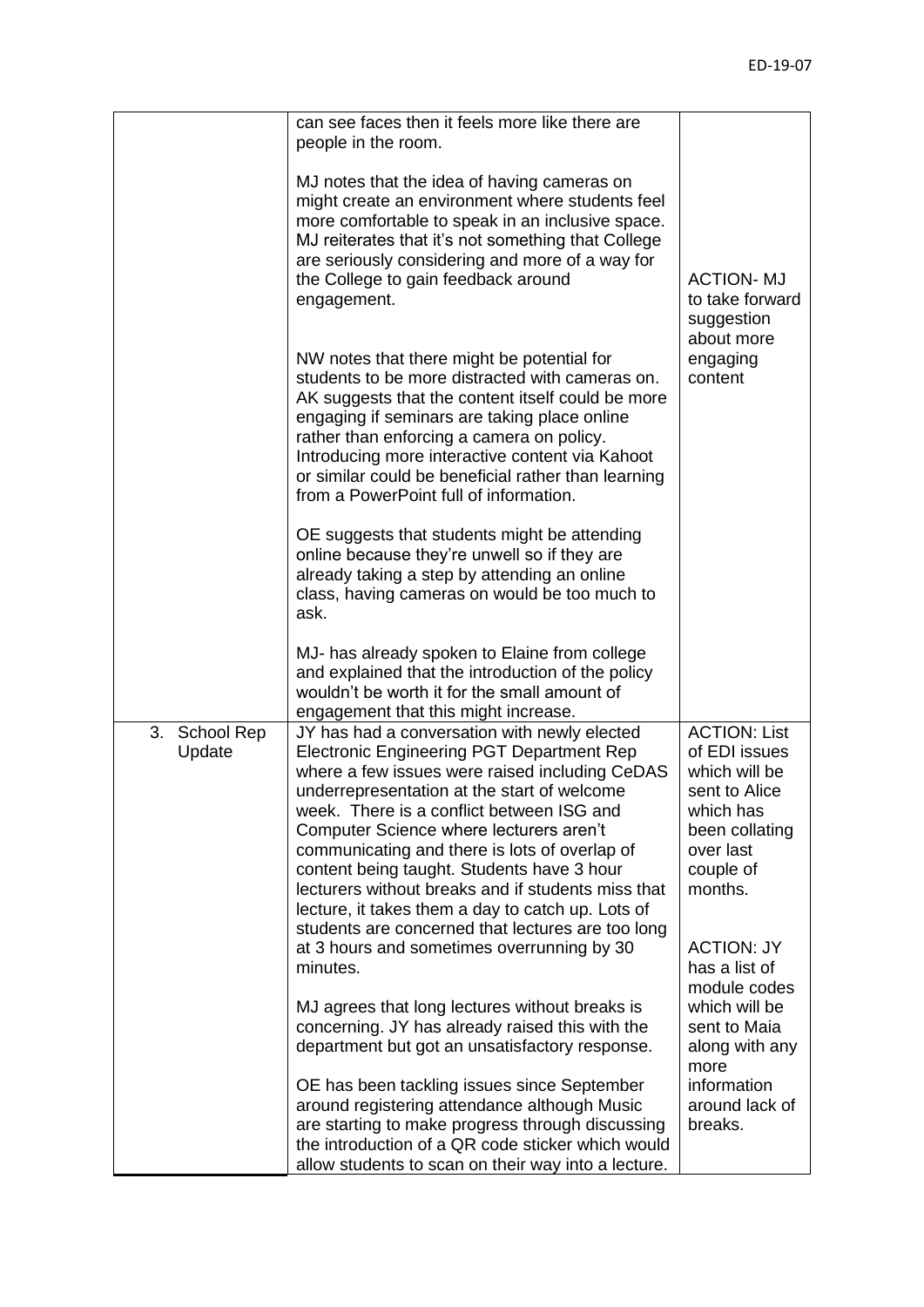| OE has been working on engagement across 3<br>departments and shares that there are lots of<br>new modules being introduced next year. Lack of<br>breaks in lectures is an issue with some being 2<br>hours long; this was raised at SSCs but not much<br>has changed. This feeds into the broader issue of<br>reps giving ideas and enacting change which is<br>positively received but rarely actioned and if<br>things are actioned, Olivia isn't made aware.<br>There have also been issues around a lack of<br>communication with department reps which<br>means it's challenging to collect their feedback.<br>OE has been working on setting up PDA<br>Instagram and newsletter which will hopefully up<br>and running over next few weeks.                                                                     |  |
|------------------------------------------------------------------------------------------------------------------------------------------------------------------------------------------------------------------------------------------------------------------------------------------------------------------------------------------------------------------------------------------------------------------------------------------------------------------------------------------------------------------------------------------------------------------------------------------------------------------------------------------------------------------------------------------------------------------------------------------------------------------------------------------------------------------------|--|
| MJ reminds reps that when they are writing<br>reports, they can be honest in the fact that they<br>haven't heard from department reps and refers to<br>proposed academic representation changes<br>which will hopefully encourage more<br>communication between reps.                                                                                                                                                                                                                                                                                                                                                                                                                                                                                                                                                  |  |
| AK shares that the Head of Humanities is going<br>to send out an email to check up on students and<br>make them aware strikes are ending by $3rd$<br>March. AK has heard of issues around breaks in<br>lectures in English and History and is also having<br>problems with communication with department<br>reps. Reps are currently trying to set up trans<br>awareness group which is due to progress on 9 <sup>th</sup><br>March. AK has been working with department<br>reps on a creative takeover trying to get students<br>involved with a suggestion box to go into the<br>common room. The 2022/23 school rep will be<br>responsible for checking the suggestion box and<br>students will provide their name and email so<br>they can be contacted once feedback has been<br>taken into account and actioned. |  |
| AG notes that she is happy to support lecture<br>break issues and email to be sent to college.                                                                                                                                                                                                                                                                                                                                                                                                                                                                                                                                                                                                                                                                                                                         |  |
| NW notes that there are problems with modules<br>switches. NW had a meeting with staff about this<br>but no real solution was identified apart from<br>applying for extenuating circumstances.<br>Department is planning on having an<br>employability panel. There are also issues with<br>feedback quality across the school and with<br>engagement in terms of SSC attendance.                                                                                                                                                                                                                                                                                                                                                                                                                                      |  |
| JY has sent an email to James Knowles<br>regarding ways to increase engagement and                                                                                                                                                                                                                                                                                                                                                                                                                                                                                                                                                                                                                                                                                                                                     |  |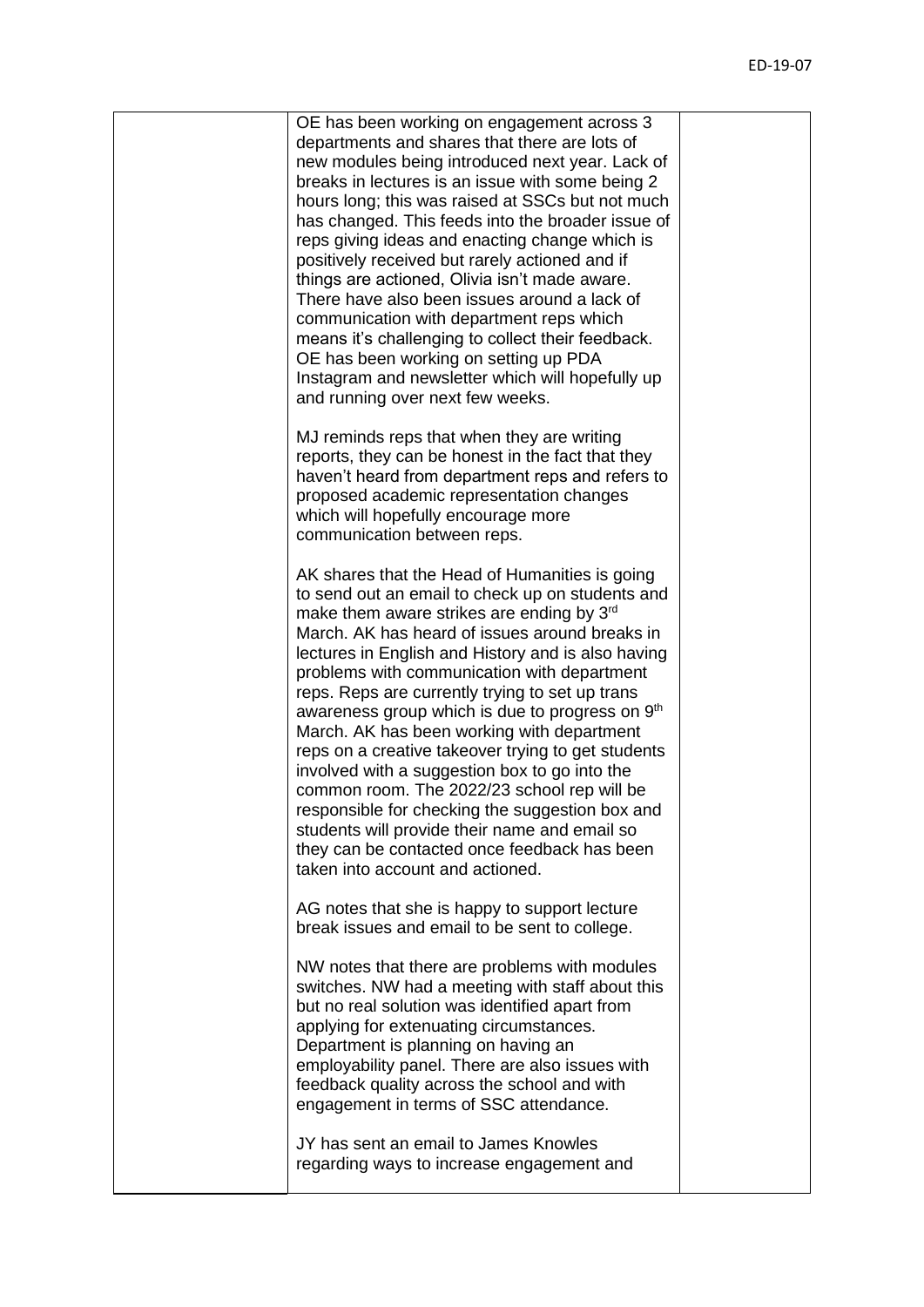|             | asks members for feedback. JY forwarded email        |                |
|-------------|------------------------------------------------------|----------------|
|             | to MJ and HW to review outside of the meeting.       |                |
|             |                                                      | Action: NW to  |
|             | MJ- asks if there is likely to be any movement       | forward Maia   |
|             | with module switch policy and NW notes that          | email about    |
|             | there will be no change this year. Agrees that       | extenuating    |
|             | attendance system isn't working but would            | circumstances. |
|             | appreciate being kept updated with QR system         |                |
|             | from reps.                                           |                |
| 4. Personal | MJ shares presentation from SVC Personal             |                |
| Tutoring    | Tutoring workshop and asks members what they         |                |
|             | would like Personal Tutorials to cover.              |                |
|             |                                                      |                |
|             | AK has a very good relationship with Personal        |                |
|             | Tutor (PT). PT sends emails and offers video         |                |
|             | meetings to check in on tutees. AK suggests that     |                |
|             | it would be useful for PT to ask final years if they |                |
|             | could provide employability/ progression support     |                |
|             | which could cover conversations around pursuing      |                |
|             | Postgraduate study, going into work, reference       |                |
|             | for job applications. It would also be useful for PT |                |
|             | to ask if tutees need any help and answer            |                |
|             | questions about coursework/signpost to CeDAS/        |                |
|             | discuss extenuating circumstances etc which          |                |
|             | could all be covered in 30 minute session.           |                |
|             |                                                      |                |
|             | MJ- agrees that we can't expect PT to know           |                |
|             | everything but should there be a handbook            |                |
|             | provided to PT which cover things opportunities/     |                |
|             | schemes that students can engage with.               |                |
|             |                                                      |                |
|             | SK has had discussions around how the                |                |
|             | department can train PT and how they can guide       |                |
|             | tutees on dissertation work etc.                     |                |
|             |                                                      |                |
|             | JY echoes what has been said in relation to PT       |                |
|             | making an effort to reach and agrees that there      |                |
|             | doesn't always seem to be a proactive effort from    |                |
|             | PT to engage with students.                          |                |
|             |                                                      |                |
|             | MJ agrees that for core sessions it should be the    |                |
|             | PT responsibility to reach out to tutees. MJ         |                |
|             | mentioned that College are discussing making         |                |
|             | PT sessions timetabled which might ensure more       |                |
|             | engagement from both parties.                        |                |
|             |                                                      |                |
|             | OE acknowledges that lecturers are busy and          |                |
|             | asks whether there is something that can be          |                |
|             | done within the academic rep scheme to inform        |                |
|             | students what their tutors are for and when they     |                |
|             | should be contacted. PT are useful for final year    |                |
|             | students for support with applying for Masters       |                |
|             | and jobs.                                            |                |
|             |                                                      |                |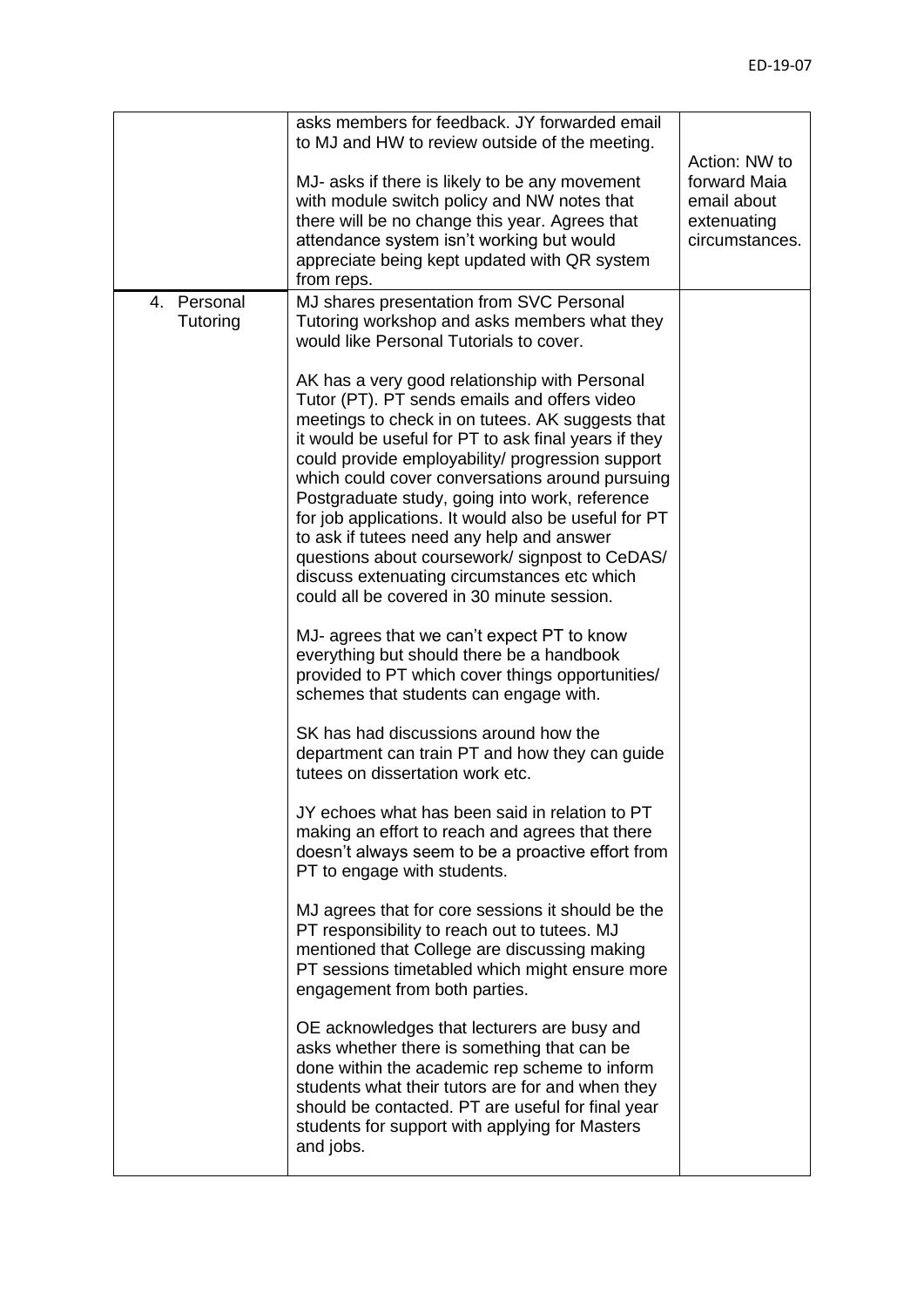| MJ- agrees that the purpose and expectations<br>should be more explicit. Timetabled PT sessions<br>should help with the workload issue.                                                                                                                                                                   |  |
|-----------------------------------------------------------------------------------------------------------------------------------------------------------------------------------------------------------------------------------------------------------------------------------------------------------|--|
| NW agrees that there is an issue is lack of<br>proactivity, PT have office hours but they are<br>open to everyone with the same PT so there is<br>potential for other tutees to arrive during a PT<br>session taking place.                                                                               |  |
| MJ agrees there should be an opportunity for<br>tutees to take place on a 1:1 bases which could<br>be organised via polls or a booking system.                                                                                                                                                            |  |
| OE notes that one of the biggest issues is<br>inconsistency as some tutors take this a lot more<br>seriously than others so not all students can<br>share in the same positive experiences of the PT<br>system.                                                                                           |  |
| MJ asks 'how would you describe the role of a<br>PT?'                                                                                                                                                                                                                                                     |  |
| JY notes that PT should check in on student<br>wellbeing so the tutee to be assured that there is<br>someone there to talk to and provide guidance<br>while building a relationship and creating trust.                                                                                                   |  |
| MJ asks 'what is good about the personal<br>tutorials you have had?' and 'what would you like<br>to be different about your personal tutorials?'                                                                                                                                                          |  |
| JY notes that the problem in EPMS is that PT<br>leave and students are being left without a PT so<br>are unsure of who to go to for help.                                                                                                                                                                 |  |
| MJ agrees that there needs to be a system in<br>place in the event of a PT leaving and how to<br>provide a seamless transition from one to the<br>next.                                                                                                                                                   |  |
| AK notes that one issue with PT is when there<br>are strikes as students aren't aware of who they<br>can contact if theirs is unavailable. AK has known<br>of students who are applying for postgraduate<br>study and in need of a reference but unsure who<br>they can contact it their PT is on strike. |  |
| JY has been informed that students should go to<br>school admin team so they can be supported as<br>much as they can if PT on strike.                                                                                                                                                                     |  |
| MJ notes that there doesn't seem as though<br>there is clear communication to students about                                                                                                                                                                                                              |  |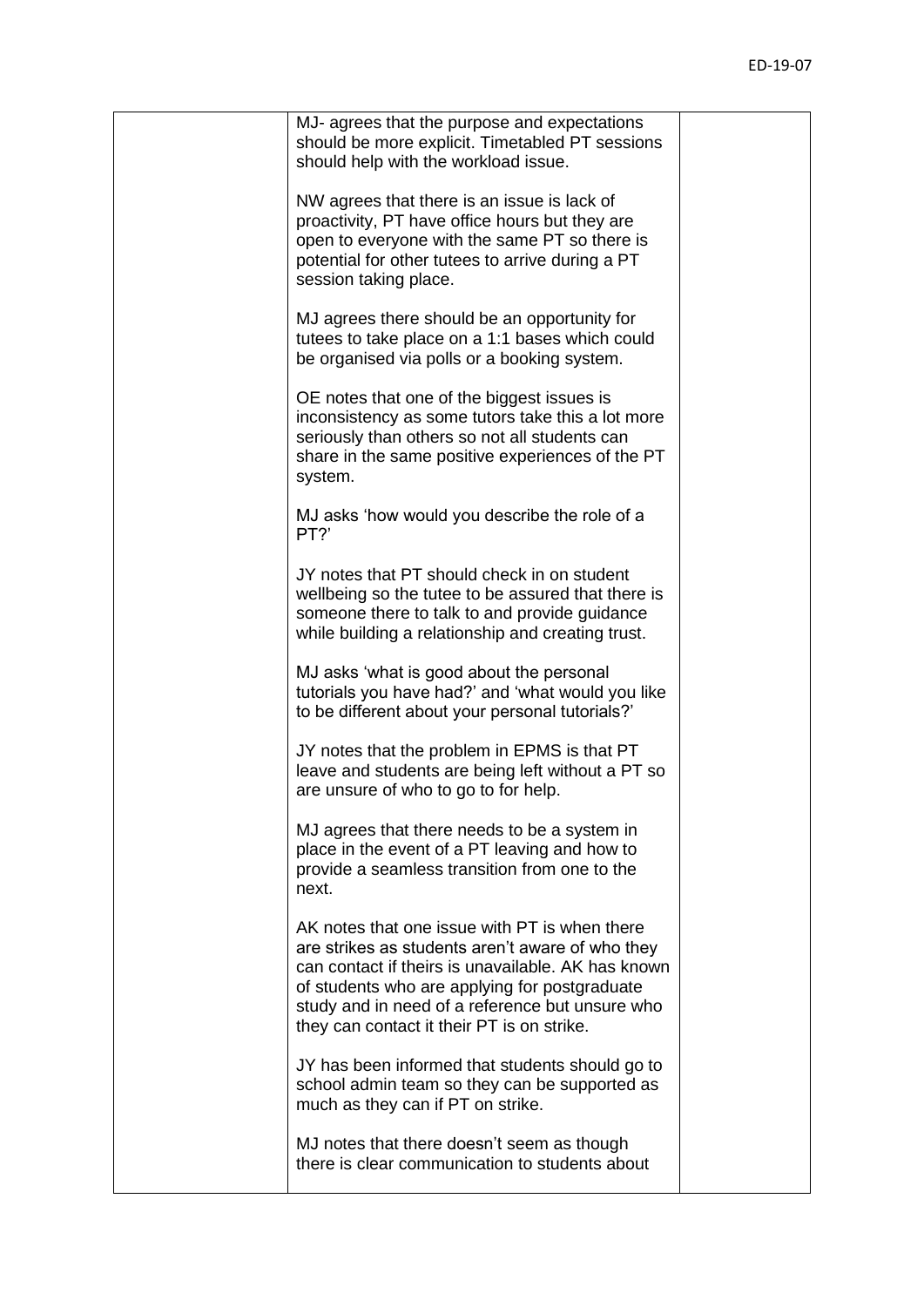|                                              | PT on strikes so this process needs to be made<br>more explicit to students.                                                                                                                                                                           |                                                             |
|----------------------------------------------|--------------------------------------------------------------------------------------------------------------------------------------------------------------------------------------------------------------------------------------------------------|-------------------------------------------------------------|
| 5. Student<br>Charter                        | MJ gives context about 2019 student charter and<br>asks members for their opinions around what it<br>covers, what it's missing and how it's presented.                                                                                                 |                                                             |
|                                              | JY notes that the SU marketing team provide<br>information heavy documents in an accessible<br>way but this isn't the case with this document.                                                                                                         | <b>ACTION-</b> take                                         |
|                                              | MJ notes that college are looking at renewing the<br>charter as it was last updated in 2019.                                                                                                                                                           | JY point<br>forward                                         |
|                                              | JY notes that it is set out in a clinical way and the<br>document seems to be a box ticking exercise but<br>could be presented and structured in a lot more<br>of a student friendly and accessible format.                                            | regarding<br>improvements<br>to presentation<br>of charter. |
|                                              | MJ notes that it has been identified that college<br>comms are very 'official' looking.                                                                                                                                                                |                                                             |
| Module<br>6.<br><b>Option Open</b><br>Forums | MJ outlines purpose of initiative and asks<br>members for feedback and thoughts.                                                                                                                                                                       |                                                             |
|                                              | AK notes that lecturers didn't want students to<br>discuss module options at welcome week as they<br>didn't want them to talk badly of lecturers. AK<br>suggests that something could be included within<br>academic communities work to support this. |                                                             |
|                                              | MJ asks whether it would be useful to have a live<br>document for students to note modules they've<br>done and modules they're interested in.                                                                                                          |                                                             |
|                                              | AK notes that the document might be useful for<br>first years to help them understand content and<br>which modules are optional and compulsory etc.                                                                                                    |                                                             |
|                                              | MJ notes that it might be more useful for<br>department reps to decide whether there is a<br>google form depending on their specific courses<br>and number of module options available etc.                                                            |                                                             |
|                                              | AG suggests linking up different departments<br>within a school perhaps via a MS Teams channel<br>for department reps to help signpost students<br>such as joint honours to gain an understanding of<br>modules in different departments.              |                                                             |
|                                              | MJ asks if school reps have capacity or interest<br>in being kept aware of updates with this initiative.                                                                                                                                               | Keep school<br>reps up to date<br>with                      |
|                                              | AK- notes some modules are intercollegiate<br>Classics, History, English) so suggests including                                                                                                                                                        | department<br>rep responses                                 |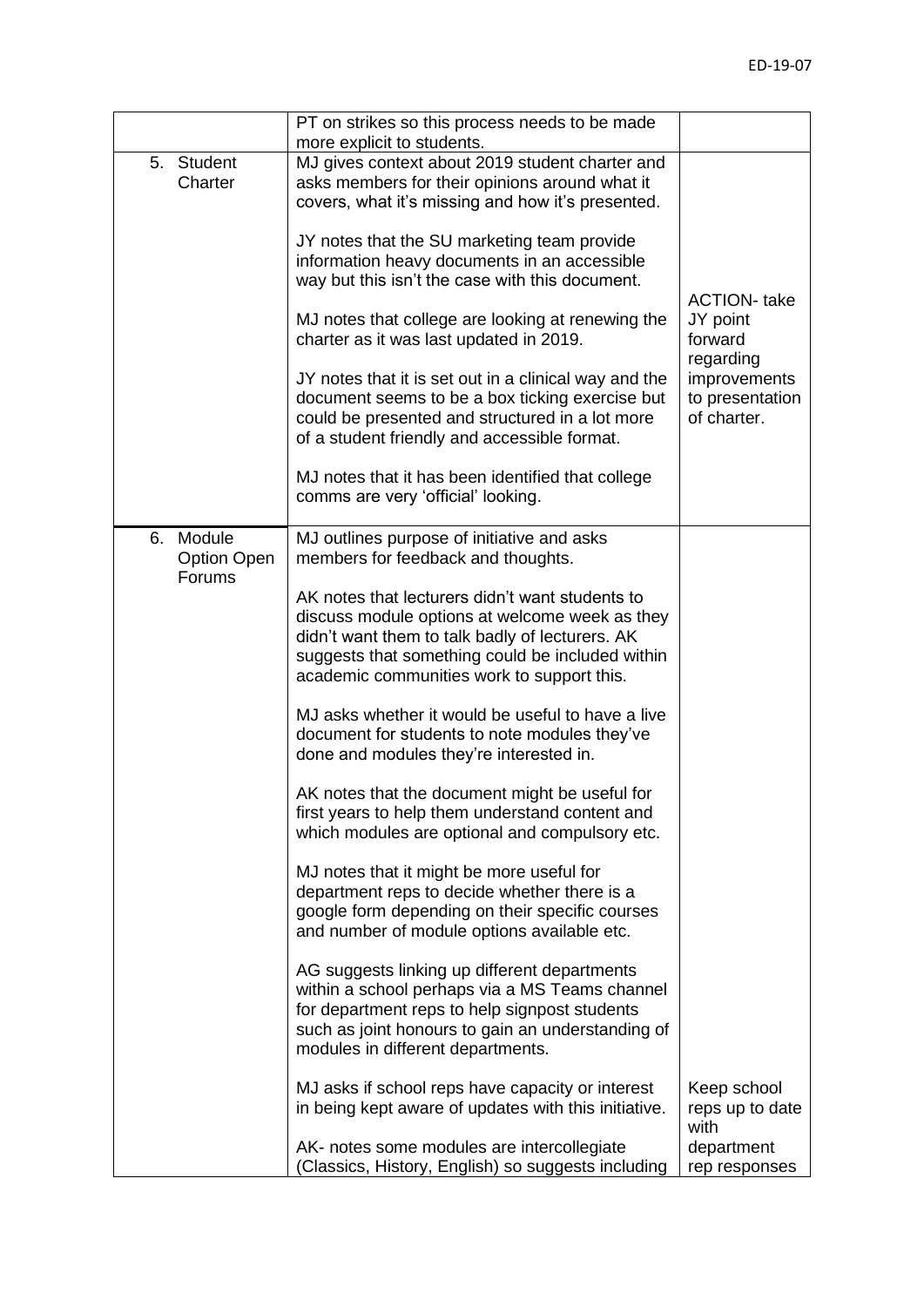|                             | the opportunity for these students to share their<br>experience.                                                                                                                                                                                                                                                                                                                                                                                 | and<br>involvement. |
|-----------------------------|--------------------------------------------------------------------------------------------------------------------------------------------------------------------------------------------------------------------------------------------------------------------------------------------------------------------------------------------------------------------------------------------------------------------------------------------------|---------------------|
| 7. Delivery of<br>Education | MJ explains that the College are beginning<br>conversations around 2022/23 delivery of<br>education.                                                                                                                                                                                                                                                                                                                                             |                     |
|                             | MJ asks 'how do you think teaching should be<br>delivered next year?' and 'what do you think the<br>College's policy on online attendance should be?'                                                                                                                                                                                                                                                                                            |                     |
|                             | JY- agrees with split between online and in-<br>person. It's been proven that hybrid learning is a<br>feasible option within HE, however there needs to<br>be more clarification of what is online and what is<br>in-person? Eg when some in person classes are<br>also being live streamed.                                                                                                                                                     |                     |
|                             | MJ asks whether there should be more flexibility<br>or should it be more fixed? High flex with three<br>options - asynchronous, in person and live but<br>online.                                                                                                                                                                                                                                                                                |                     |
|                             | JY notes that the choice of being able to decide<br>learning style and method of engaging with<br>learning should be in students hands. The<br>students are paying for their education so the<br>choice should be the theirs.                                                                                                                                                                                                                    |                     |
|                             | MJ notes that there are differences within the<br>student body in the fact that some students want<br>all face-to-face and others want flexibility with a<br>hybrid approach.                                                                                                                                                                                                                                                                    |                     |
|                             | AK notes that from a Humanities perspective,<br>online lectures and recorded seminars would be<br>useful. When lectures are very information heavy<br>and not recorded, it can be difficult for students to<br>follow fully understand the content.                                                                                                                                                                                              |                     |
|                             | MJ agrees that the system might vary school by<br>school.                                                                                                                                                                                                                                                                                                                                                                                        |                     |
|                             | HW notes that general feedback received from<br>students is that online lectures are good<br>accompanied with in person seminars and that<br>interacting in a seminar group in person has<br>reported to be better than online. HW states that<br>in terms of policy, the College needs to exhibit<br>empathy and understanding. If attending online is<br>better for a student for a particular reason then<br>the College should respect this. |                     |
|                             | NW notes that lots of classes this year have been<br>in person which is useful because exams are in                                                                                                                                                                                                                                                                                                                                              |                     |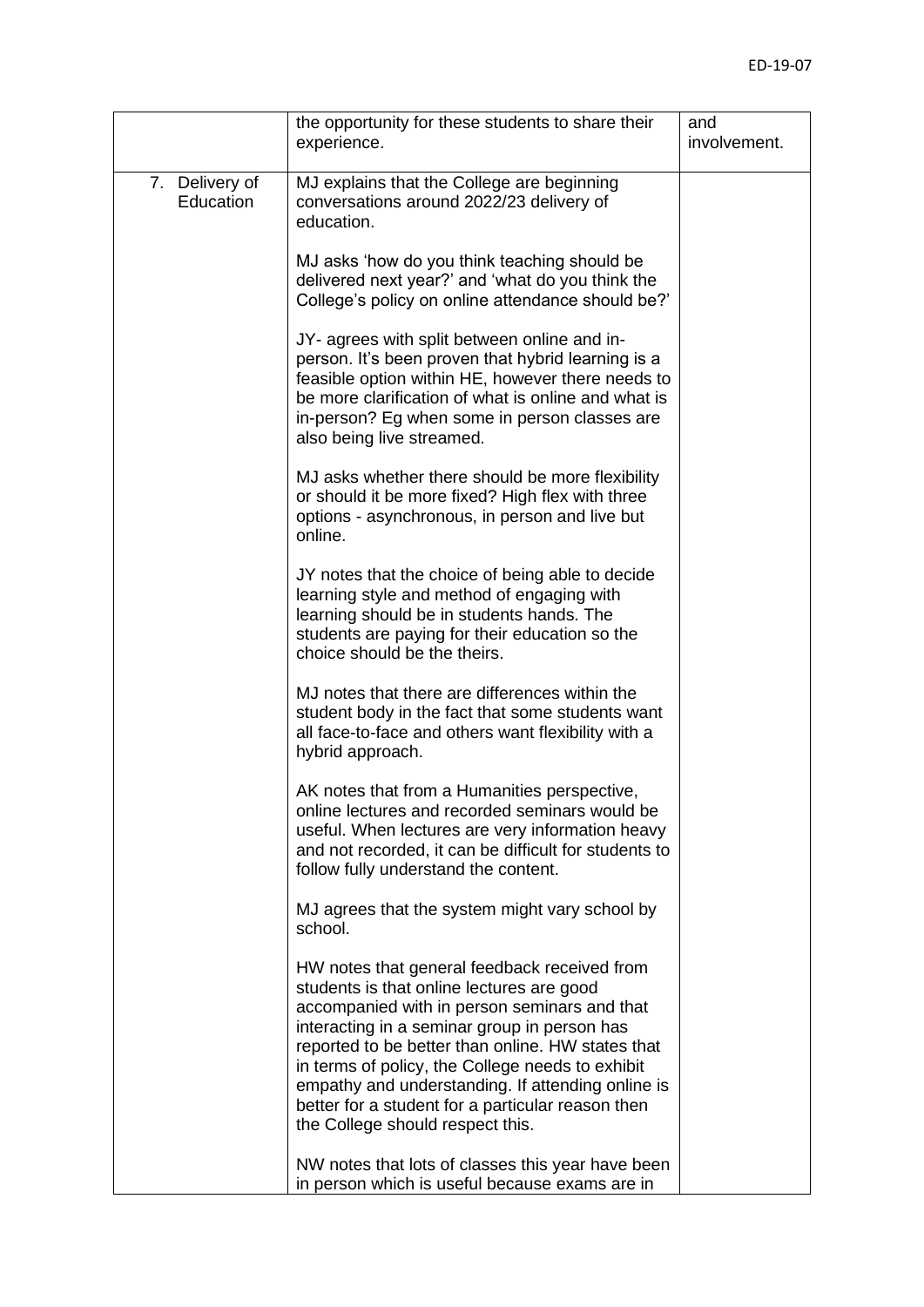|                               | person. For those lectures that are in person,<br>there should be an alternative online option for<br>students who are mature/carers etc so they can<br>easily access the material.<br>SK agrees that within the PIR department, it is<br>useful to have online lectures so students don't<br>miss out on important content if they aren't able<br>to attend.<br>MJ agrees that it is important to be empathetic for<br>students who aren't able to come in person but<br>also cater for students who want to be on<br>campus and in person. Academy aren't ready to<br>go high-flex and neither is our technology but<br>there is a budget now to make improvements.                                                                                                                                                                                                                                                                                       |  |
|-------------------------------|-------------------------------------------------------------------------------------------------------------------------------------------------------------------------------------------------------------------------------------------------------------------------------------------------------------------------------------------------------------------------------------------------------------------------------------------------------------------------------------------------------------------------------------------------------------------------------------------------------------------------------------------------------------------------------------------------------------------------------------------------------------------------------------------------------------------------------------------------------------------------------------------------------------------------------------------------------------|--|
| Academic<br>8.<br>Communities | AP gives context around project and identified<br>themes for academic societies and purpose<br>statement then opens up for members to provide<br>feedback.<br>JY agrees with the statement as President of<br>Comp Soc. Comp Soc is focussed on being an<br>academic support society which is student led<br>and independent of college but still linked to<br>department.<br>AK notes that History Soc have had issues with<br>lecturers attending events and asks how Socs<br>get in contact with lecturers and whether there is<br>any guidance the SU can provide to get<br>academic support and integrate the employability<br>aspect.<br>AP notes that the SU have identified<br>inconsistency across departments with lecturer<br>involvement.<br>JY notes that Comp Soc is privileged in terms of<br>its relationship with department as they receive<br>full support, access to rooms, buildings,<br>equipment and lecturers to give talks etc but |  |
|                               | there seems to be disparity between level of<br>commitment between some departments and<br>others in terms of academic societies.<br>AP notes that departments need to agree to<br>supporting societies so the SU can hold them to<br>account.<br>HW asks whether it would be useful for the SU to<br>include a message about signposting because if<br>these communities are here to make students                                                                                                                                                                                                                                                                                                                                                                                                                                                                                                                                                         |  |